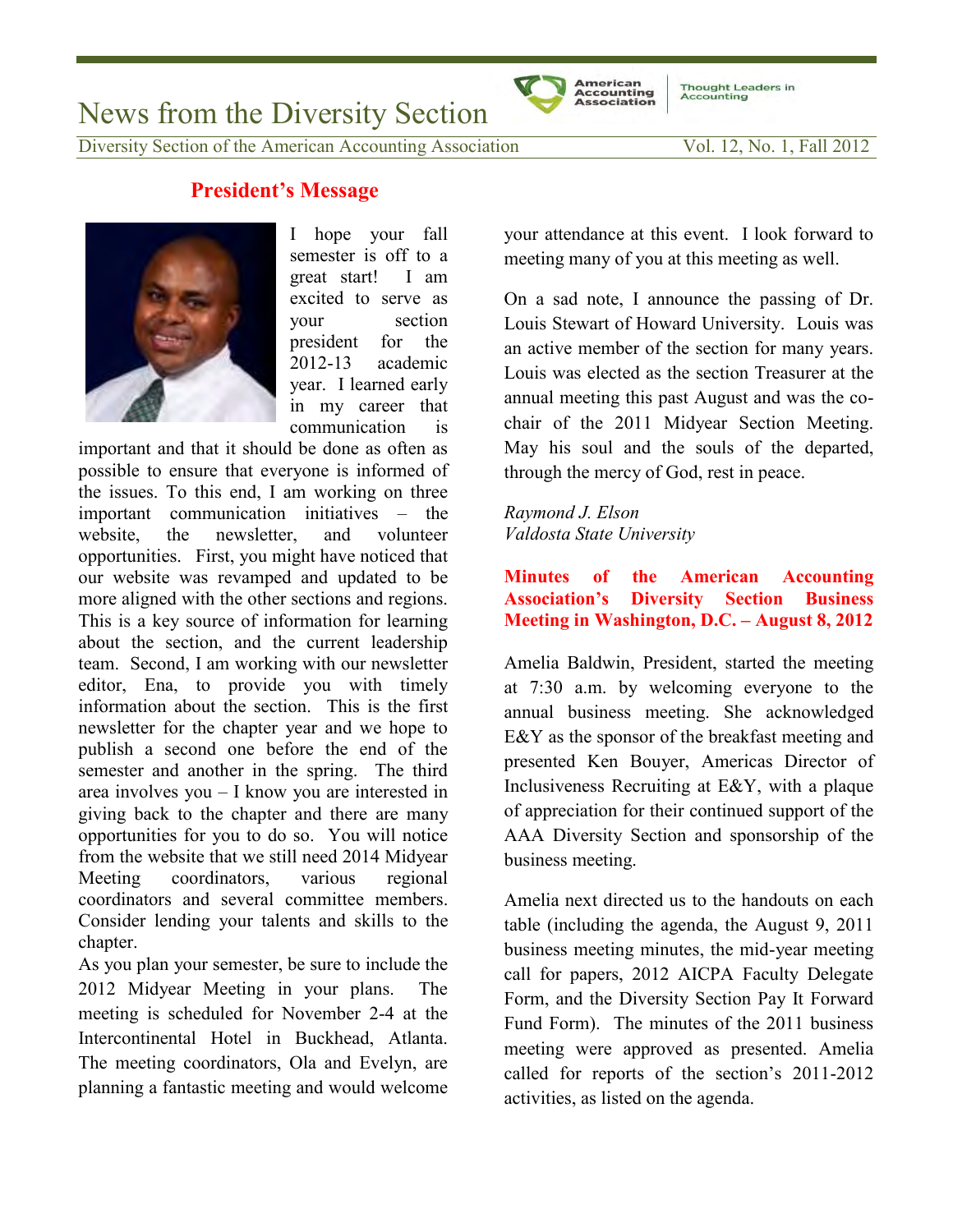Kathryn Epps, Past President and Section Council Representative, gave the Council Report. The council agreed on a new governance structure, which includes each representative serving for three years instead of four years; contested elections, requiring more than one candidate for each position; equal representation on the council (in the past larger sections had more representatives); having four meetings per year instead of two; the council electing one board member per year; and the board consisting of past years presidents of sections and regions. The Diversity Section members are Mark Dawkins, Council Member at Large and Kathryn Epps, Past President. Kathryn Epps stressed the importance and relevance of having a voice on the council. Any section concerns should go to the Diversity Section President, which will be forwarded to the council and then to AAA.

Kathryn also noted that she attended the 2012 New Faculty Consortium. She serves on the New Faculty Consortium Committee, and it is the first time the Diversity Section has had a representative on the committee. Karen encouraged everyone to download the AAA app to their smart phone if they have not done so already.

Brigitte Muehlmann, Northeast Region Coordinator, encouraged attendees to submit papers to the Northeast Region Annual Meeting. The meeting will be held in October and she has not received any submissions. Jan Williams, 2012 Annual Meeting Liaison, reported that we had 13 papers submitted to the annual meeting, and 11 papers were accepted. This resulted in four paper sessions at the Annual Meeting, compared to five last year. She encouraged everyone to remember to submit papers to the Diversity Section of the annual meetings so we

can continue to fill sessions. She thanked those who served as reviewers, presenters, discussants, and moderators and reminded everyone of the last diversity session that afternoon.

Jenice Prather, member of the AAA nomination committee, announced that there are four positions open for nomination on the board of directors – President-Elect, VP Finance-Elect, Director – Focusing on Intellectual Property, & Director-Focusing on Academic/Practitioner Interaction. She encouraged anyone who was interested in these positions or has any questions to see her after the meeting.

Evelyn McDowell, 2012 Midyear Meeting Coordinator, encouraged everyone to attend the Mid-Year Meeting. The deadline for paper submissions is September  $10<sup>th</sup>$ , and the last date for regular registration and the group hotel rate is October  $10^{th}$ . She announced that Mary Barth, AAA President-Elect, will be at the conference.

Amelia reminded those in attendance about funding available to attend the Diversity Section Mid-Year Meeting. She informed us that forms were on the table and online if we wished to contribute to the Pay It Forward Fund and to apply to be a 2012 AICPA Faculty Delegate. The Pay It Forward Fund is a separate fund used specifically to promote doctoral student travel to the Mid-year Meeting. It will provide a \$750 scholarship to a doctoral student. University of Louisville offered a scholarship for one person to attend the conference. Tom Lopez asked if we knew how many Ph.D. students are members of the diversity section. Amelia responded that she does not know but can find out that information. The AICPA provides funds for up to 10 tenuretrack faculty to attend the Mid-Year Meeting. Karen Epps mentioned that we have never used all of the funding and we should make a special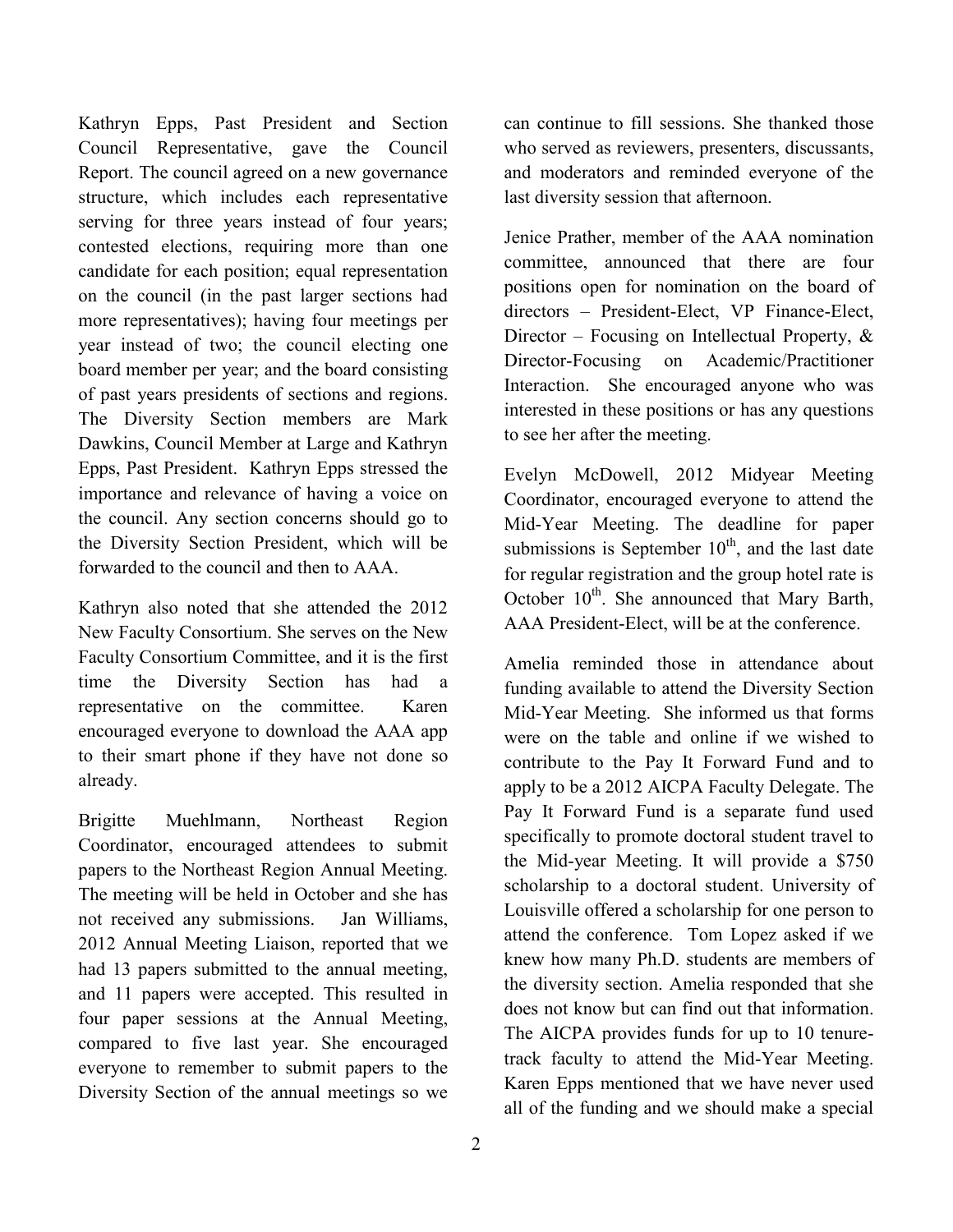appeal to those persons recognized at the PhD Project Dinner for just completing their doctoral programs to apply for the funds.

Amelia recognized faculty members who were promoted over the last year and a group picture was taken of these persons. She then asked Ken Bouyer to talk about the new AICPA commission. Ken stated that the National Commission on Diversity and Inclusion is focusing on how to get more minorities to the partner level and to progress through the profession. The commission consists of 15 members from government, state societies, NABA, ALPFA, Ascend, academia and public practice. Ena Rose-Green, Editor of the section newsletter, made an appeal for information to be included in the Diversity Section Newsletter.

Amelia began the election process and presented the following names for officer nominations:

*President- Raymond Elson (Valdosta State); Vice-President-Dahlia Robinson (University of South Florida); Treasurer* – Louis Stewart (Howard University); *Secretary* – Jan Williams (University of Baltimore); *2013 AAA Annual Meeting Liaison – Andrea Roberts (University of Virginia); 2013 Meeting Chair - Evelyn McDowell; Southeast Regional Coordinator – Mark Dawkins (University of Georgia); Midwest Regional Coordinator- Jason Brown (Indiana University; Northeast Regional Coordinator – Brigitte Muehlmann (Suffolk University); Mid-Atlantic Regional Coordinator – Evelyn McDowell; Ohio Regional Coordinator – Kenyal McGee (Central State University); International Coordinator – Margaret Lightbody (University of South Australia);* 

*Editor – Ena Rose-Green (University of Alabama in Huntsville).* 

The vote was unanimous to accept these persons as officers and coordinators for 2012-2013. Kathryn Epps will continue serving as Council Representative (her second year of a three year term). Amelia noted that we still need coordinators for the southwest and western regions.

Amelia turned the meeting over to the new President, Raymond Elson. Raymond presented a plaque to Amelia for her hard work and dedication as President. Ray gave his vision for the Diversity Section. He stated that he wants to work to improve the communication among the section members, especially through newsletters to section members. He also wants to explore creating a section journal to promote diversity research. The following persons have agreed to serve on a committee to explore this task: Mark Dawkins, Dahlia Robinson, Kathryn Epps, and Lisa Owens-Jackson.

We were reminded to submit papers to the November meeting and the meeting was adjourned at 8:00am.

*Jan Williams, Secretary –Diversity Section University of Baltimore* 

### *Diversity Section Mid-Year Meeting Atlanta, Georgia November 2-4, 2012:*

*We are looking forward to our next section meeting which will be held November 2-4, 2012 in Atlanta, Georgia at the InterContinental Buckhead Atlanta. We hope to see you there!*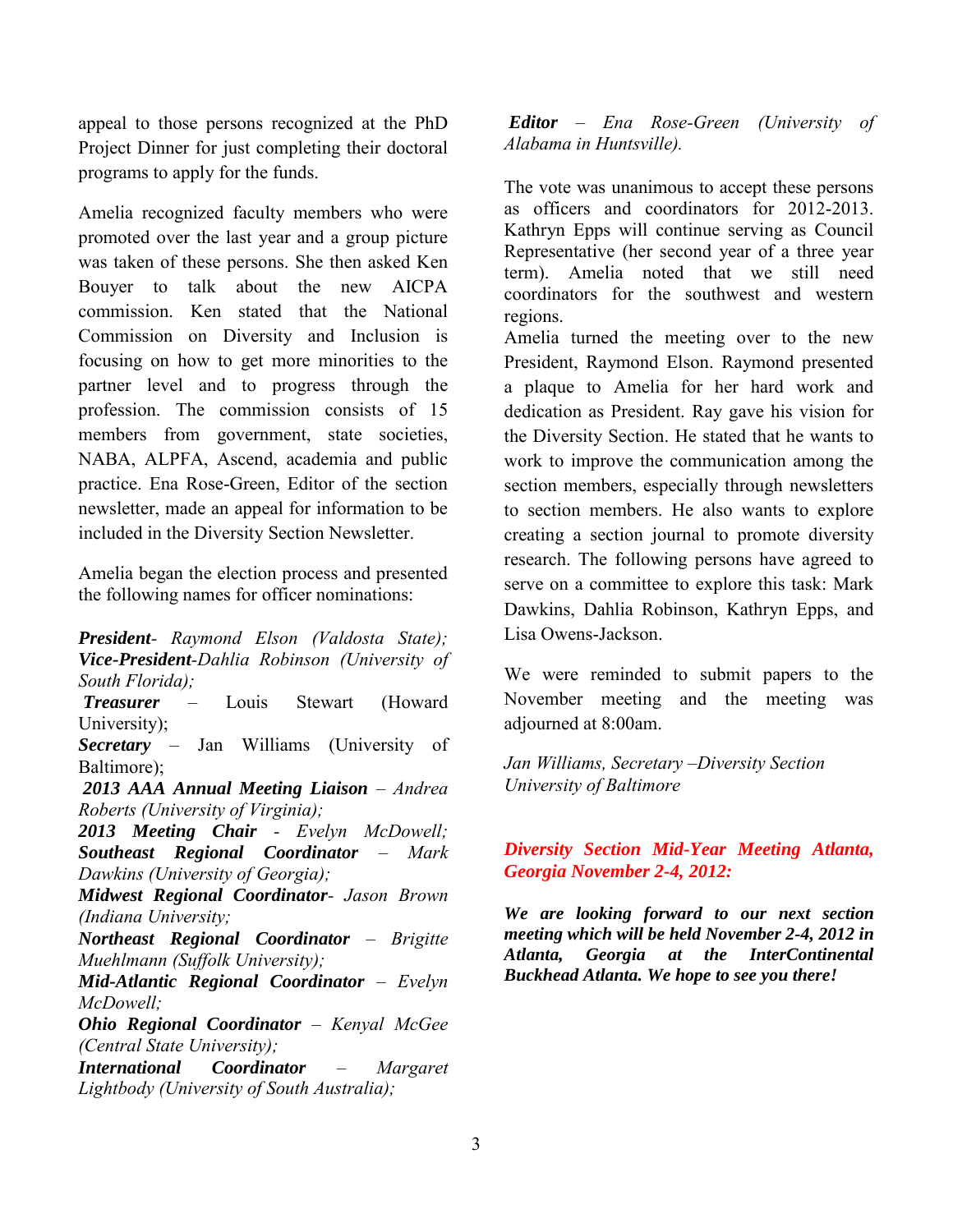#### **Awards/Promotions/Honors**

Harold Little was elected to the Kentucky Society of Certified Public Accountants' Board of Directors. His term will be three years. Harold also received the 2010 - 2011 Outstanding Committee Chair award for his services as Chair of the Society's Members in Education Committee.

# **Refereed Journal Publications**

Hammond, Theresa, "An "unofficial" history of race relations in the South African accounting industry, 1968-2000: Perspectives of South Africa's first black chartered accountants," *Critical Perspectives on Accounting* (In Press, available on line).

Huang, Hua-Wei, Rose-Green, E. and Chih-Chen Lee. Forthcoming. CEO Age and Financial Reporting Quality, *Accounting Horizons.* 

# **In Memoriam**



It is with great sadness that we note the passing of Dr. Louis Stewart, associate professor of accounting at Howard University, loyal member of the Diversity Section and a founding member of the ADSA. Louis is survived by his wife

Valerie; children Patrice, Sarah, Jessica and Louis, Jr. and brother, Nathaniel. Following are excerpts from his bio as it appears on the Howard University website:

Louis J. Stewart, Ph.D., CPA, was born in Charleston, South Carolina and raised in Philadelphia, Pennsylvania. He attended Central High School where he starred in track and crosscountry. He earned his bachelor of art degree from the Franklin and Marshall College. Louis continued his education at the University of Chicago where he earned his Master's in Business Administration with a dual concentration in accounting and finance.

In the years following his graduation from the University of Chicago, Louis worked as a financial analyst at the United Way of Chicago, was the controller of Chicago Child Care Society, and was also the chief financial officer of the Englewood Community Health Organization. He earned his CPA during this time period. Louis prepared himself for a second career in higher education by earning a doctorate in business administration with an accounting major from the University of Wisconsin in Madison.

Prior to joining the faculty of Howard University, Louis was an associate professor of accounting at Kean University, assistant professor of accounting in the Department of Accounting, Taxation, and Law at Long Island University, assistant professor of health financial management at the Robert F. Wagner Graduate School of Public Service, New York University, and assistant professor of accounting at Florida A&M University.

During his teaching career Louis taught Accounting Principles, Cost Accounting, Intermediate Accounting, Advanced Accounting, Auditing, Governmental Accounting, and Health Care Financial Management. In addition, he was the update author of WG&L's *Healthcare Controller's Manual*.

His research, which was focused on the financial management of nonprofit and health care organizations, has been published in the *Journal of Corporate Accounting and Finance, Journal of Healthcare Management, Research in*